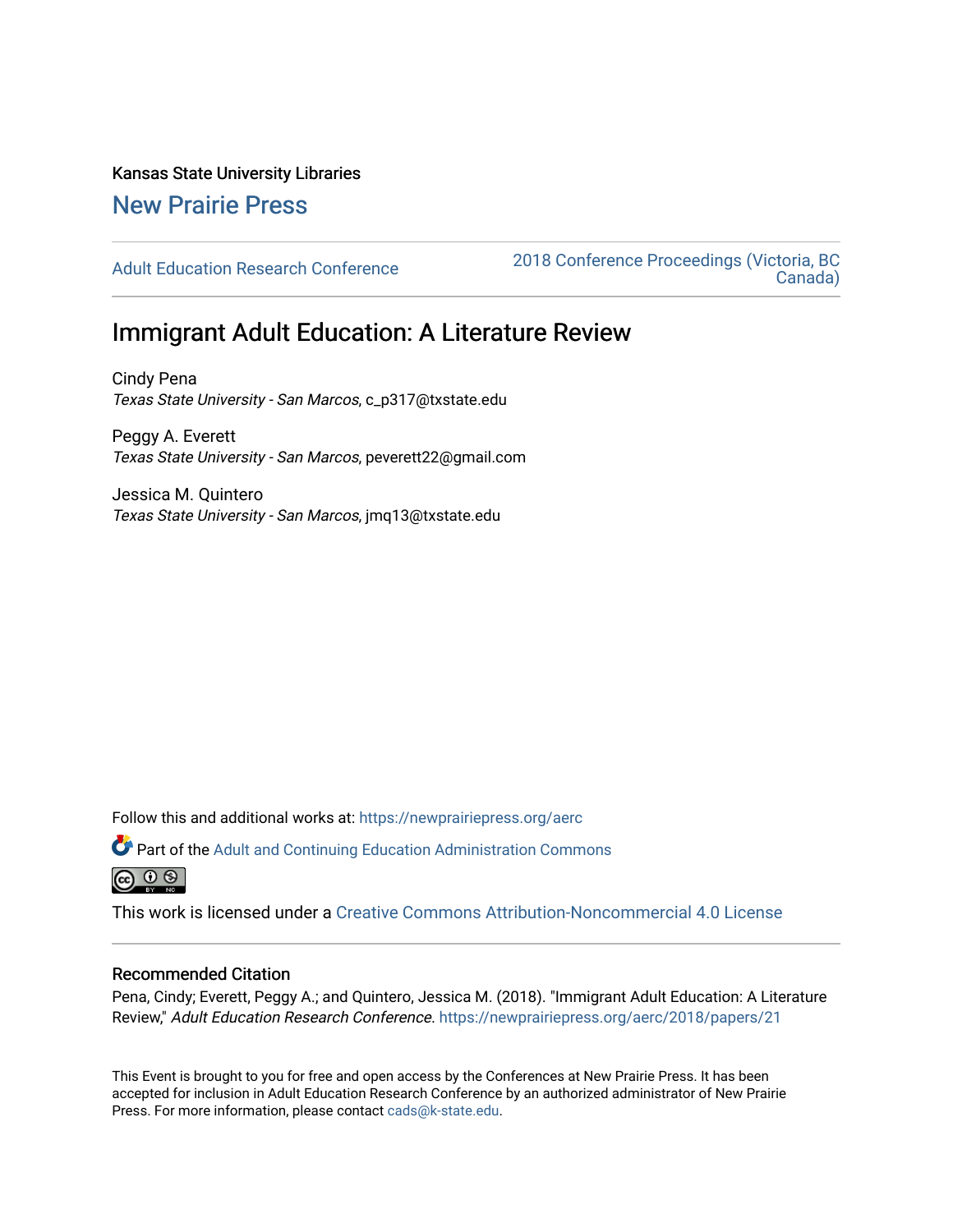### **Adult Education Research Conference 2018, University of Victoria, Canada, June 7-10**

## **Immigrant Adult Education: A Literature Review**

Cindy Peña, Peggy A. Everett & Jessica M. Quintero Texas State University

**Abstract:** This literature review explains and discusses challenges immigrants face when continuing their education in a foreign country, what the research suggests about immigrants continuing their education, and gendered immigration.

**Key words:** Immigrant; adult and continuing education; gendered immigration

Merriam & Bierema's (2014) characterization of what constitutes an adult learner is defined by filling many roles, such as caretakers, students, employees and citizens (pp. 11-12). This characterization also defines immigrant adult learners. Many of them enter formal education and attend adult education programs to overcome the challenges that come when immigrating to a new country (Isserlis, 2008). It is therefore important to take notice of these adult learners as a social group in the United States. Here, we attempt to produce a literature review that explains and discusses the challenges these immigrant adult learners face. Keywords used to search through Education Source (EBSCO) were *immigrant adult learner*, *adult education, English as a Second Language*, *and women and immigrant women's education.* This study is situated in adult education as immigrants seek educative programs to learn English, continue or finish compulsory education through the General Education Development (GED), increase skill level to find gainful employment, receive financial literacy training, find a pathway to higher education, and other skills necessary to function as a contributing member of society. The research questions guiding this literature review are:

- 1. What expectations do immigrants have when they continue their education in the U.S.?
- 2. How is immigration gendered in the workplace, educational settings, or as members of the community in a new society?

Journals situated in adult education, most commonly *New Directions for Adult and Continuing Education* and texts written by Alfred were consulted. Alfred contributes to the literature concerning immigration and learning, transnational women, and women's economic development. The journals and other literature analyzed expand the current literature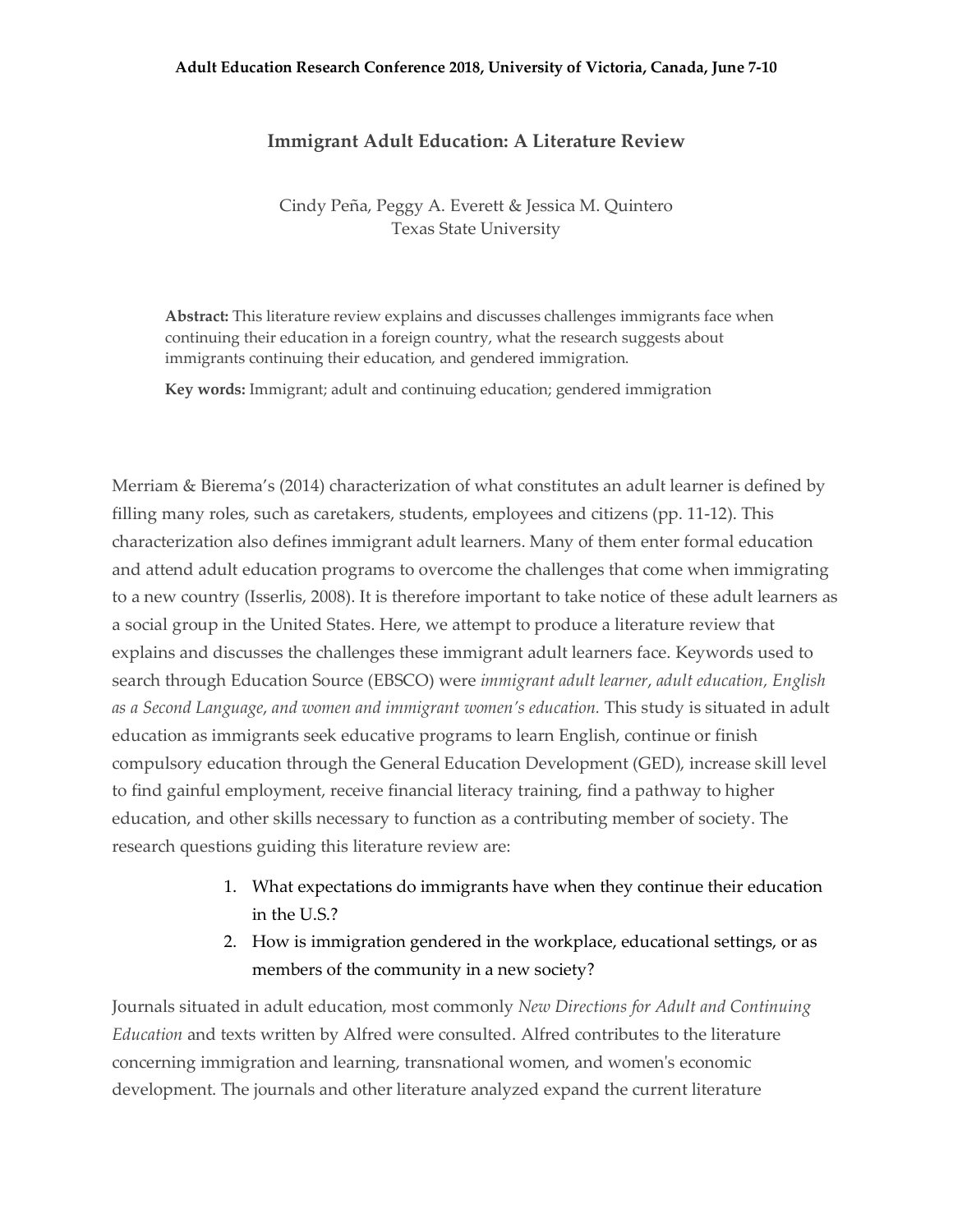documenting concerns educating immigrants in adult education. Implications for practice include better pedagogical tools for immigrant adult education, continued research for social inclusion of immigrant learners to give voice to their stories, and increased research on immigrant women. Scholars suggest new studies, especially mixed method studies, are needed because previous studies were focused on a deficit model—assimilation rather than acculturation (Sulaiman-Hill & Thompson, 2013; Warfa et at., 2012). Addressing immigrants' lack of social and cultural capital when entering adult education programs is unequivocally needed. There is also a wide gap in the literature on female immigrants and how they reimagine or reshape their educational journeys in a new country.

## **Literature Review**

Much of the current research on immigration in adult education explores the reasons why many immigrants migrate. Isserlis (2008) states that many immigrants uproot from their native countries because they are escaping war and upheaval; others theorize a "push and pull" factor lures immigrants to the United States (Alfred, 2001; 2004; 2015). Most scholars agree, immigrants seek to better their lives as their reason to leave their native country (Alfred, 2004; Ojo, 2009). What is also known is the long-standing history of the United States creating immigration laws to keep unwanted groups out (Alfred, 2004; Joaquin & Johnson-Bailey, 2015; Ojo, 2009). Immigration laws historically favored European White immigrants and were created out of xenophobia (Alfred, 2001; Joaquin & Johnson-Bailey, 2015; Ojo, 2009). The Chinese Exclusion Act of 1882 was an example of a law created out of this fear and limited the number of immigrants from China entering the U.S. (Alfred, 2004; Ullman, 2010). Thus, immigrants of non-European White descent were labeled as Other and excluded from entering the United States.

### **History of Adult Education Relevant to Immigration**

According to Ullman (2010) and Muñoz (2012), the beginning of adult immigrant education was during the surge of "settlement houses" and a movement towards "Americanization" during the late nineteenth century. Both authors explain that the settlement houses were designed to educate newly arrived immigrants and integrate them into both employment and in to the community.

Other organizations also mobilized and created adult classes teaching basic education, English as a Second Language (ESL), and civic education (Muñoz, 2012; Ullman, 2010). Around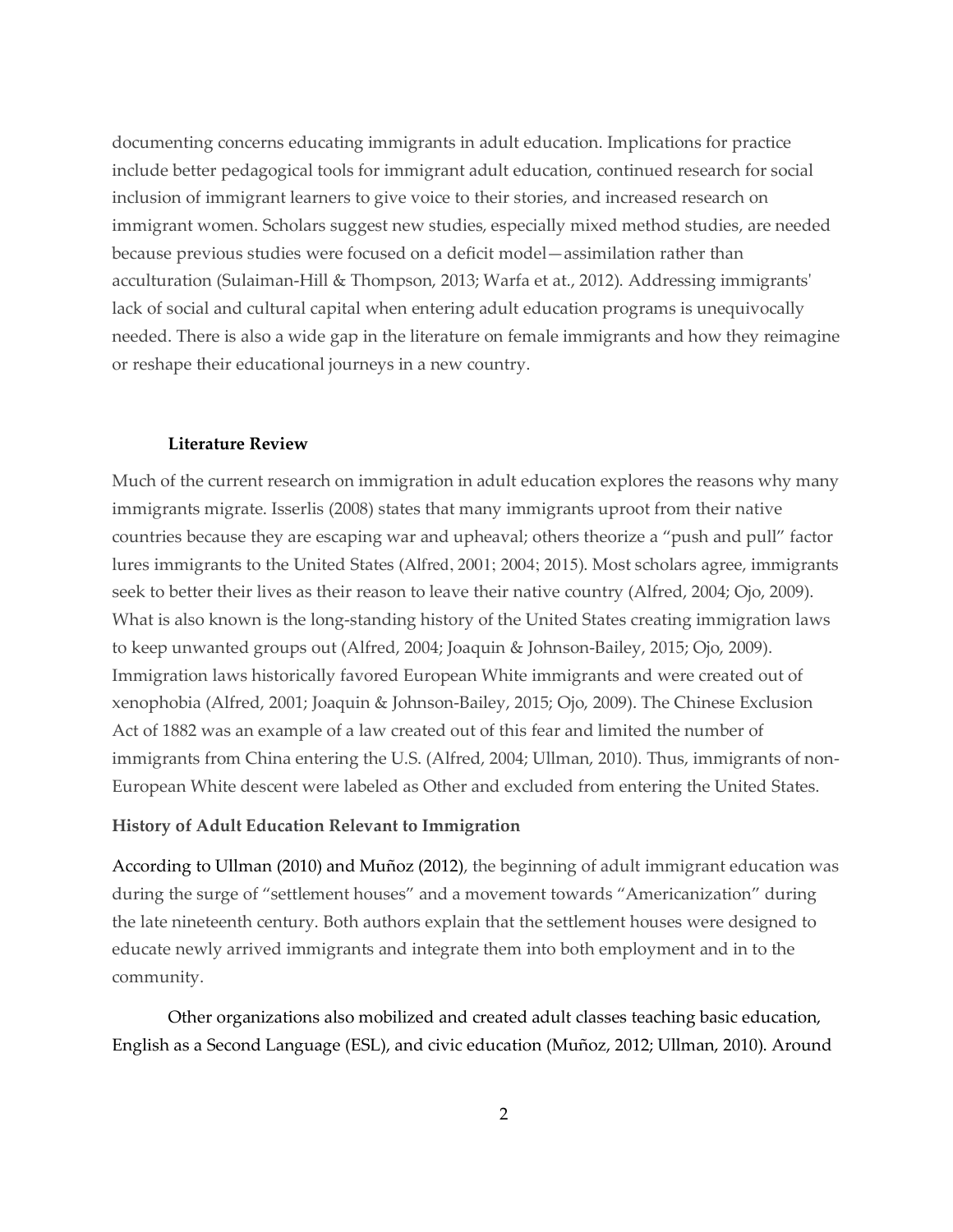WWI, government funding became available to assimilate immigrants due to the antiimmigrant sentiments, the fear of communism, and the Sedition Act of 1918 (Ullman, 2010).

Carlock (2016) argues that because adult education is the common denominator among immigrants, it is crucial to develop this resource authentically. Larrotta (2017) also states the realm of adult education should serve adult immigrants better. Lee (2013) writes:

[The] learning of English as a second language among adult immigrants is an important area of research because this group of people, whose voice is seldom heard by the mainstream society, deserves an outlet to tell us what they can offer to the teaching and learning process. (p. 22)

Other authors insist on making current adult education classrooms culturally relevant for immigrants (Alfred, 2015; Carlock, 2016; Guo, 2015). There is a need to continue researching because there is minute information found on the topic (Guo, 2015; Larrotta, 2017).

## **Current Immigration Trends and Adult Education**

The research states that current waves of immigration are largely from non-Western countries (Alfred, 2004, 2015) and globalization contributes to changing demographics (Alfred, 2009, 2015; Merriam & Bierema, 2014). While many countries benefit economically from immigrants, due to globalization, there is still a xenophobic feeling (Alfred, 2001). Thus, the cycle of marginalization to certain ethnic immigrant groups necessitates the need to be socially inclusive and diverse in adult education.

Many scholars also agree, how can adult educators help this growing population of immigrants transition better (Alfred & Guo, 2012; Guo, 2015; Isserlis, 2008; Merriam & Bierema, 2014)? Better yet, Alfred (2015) posits a more befitting question highlighting the adult immigrant learner in regards to current globalization immigration, "how can education, especially adult and higher education, help adults develop capacities to challenge and counter the negative effects of neoliberal globalization, and at the same time develop the skills and competencies necessary to compete in such environments" (p. 93)? However posited, both these statements make valid points about the need to help immigrants continue their education.

Alfred (2015) and Guo (2015) detail adult education's socially inclusive and social justice mission tailored to immigrants because they are considered part of the minority (Alfred, 2015; Guo, 2015;). Yet, not much research is found or being done on immigration (Alfred, 2015), especially in adult education (Isserlis, 2008), nor specifically on undocumented immigrants in adult education (Larrotta, 2017). Alfred & Guo (2012) conducted a study surveying conference papers from the Adult Education Research Conference (AERC) and the Canadian Association for the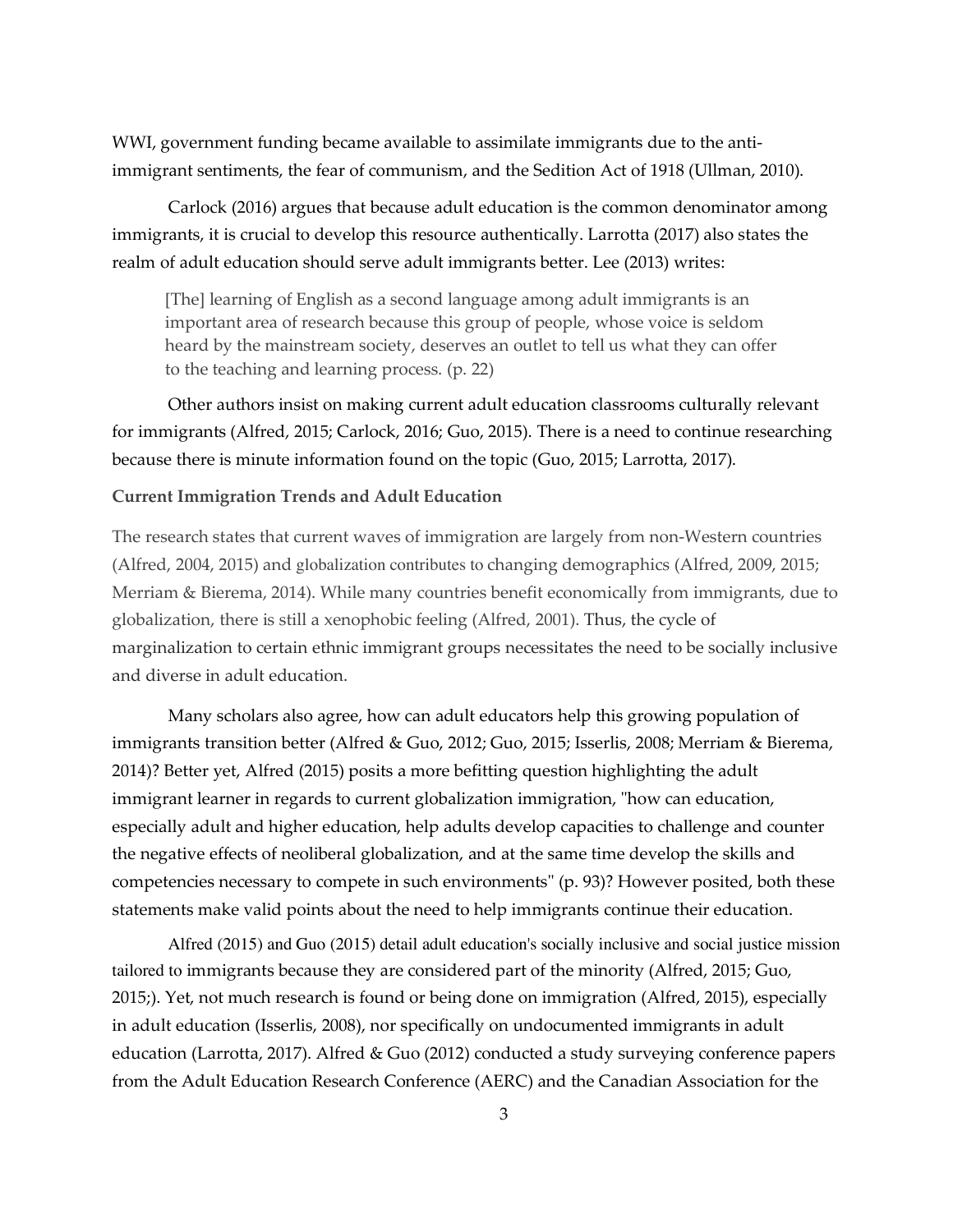Study of Adult Education (CASAE), along with curriculum from different universities (p.56) and found little research and pedagogy on the topic.

## **Towards an Inclusive Adult Education Pedagogy**

Guo (2015) suggests that adult education can be both an enabler and inhibitor to immigrants' education. Guo (2015) points out that many professional immigrants prior knowledge is discredited. Professional immigrants come into another country and become taxi drivers when they used to be optometrists (Guo, 2015). Guo explains the prior knowledge of immigrants is negated by the ideology that they immigrate from developing countries and the knowledge obtained there does not equate to the knowledge of the host country. Thus, these ideologies marginalize immigrants and "denies [them the] opportunities to be successful in the new society" (Guo, 2015, p. 12).

Njenga (2016) reaffirms that suggestion by reporting the transition from another country, especially to the U.S., many immigrants' "education and experience [becomes] less relevant" (p. 30). Accreditation of their foreign degree in the United States is difficult to obtain and they enter job sectors that have low-paying wages (Njenga, 2016). The language also poses a challenge when trying to obtain higher-paying jobs and communicating within their new community (Njenga, 2016). Alfred (2004) also informs us that the present day immigrants speak "a language other than English in the home"  $(p.4)$ . This reiterates the necessity of adult education for immigrants to be a non-generic pre-packaged curriculum and become more socially inclusive (Alfred, 2009, 2015; Guo, 2015). Alfred (2009) calls adult educators to design a pedagogy culturally inclusive of their immigrant adult learners.

#### **What About Women and Immigration?**

Women are important to consider on the topic of immigration because of the lack of information found, their historical relevance (Joaquin & Johnson-Bailey, 2015), and the need to hear their stories and voices. Researching *women* and *immigration* for this literature review did not give a lot of search hits. Although, it is not a wonder that women and immigration are not highly discussed, since historically, women have been excluded and marginalized in the immigration sector of literature and history (Joaquin & Johnson-Bailey, 2015). During the 1800s, the United States strategized several laws and acts that prevented the rise of immigrant populations, more specifically, Asian immigrants (Joaquin & Johnson-Bailey, 2015). The United States tried to prevent the combining of races by incorporating miscegenation laws forbidding Asian immigrant men and women from consorting and the Chinese Exclusion Act of 1882,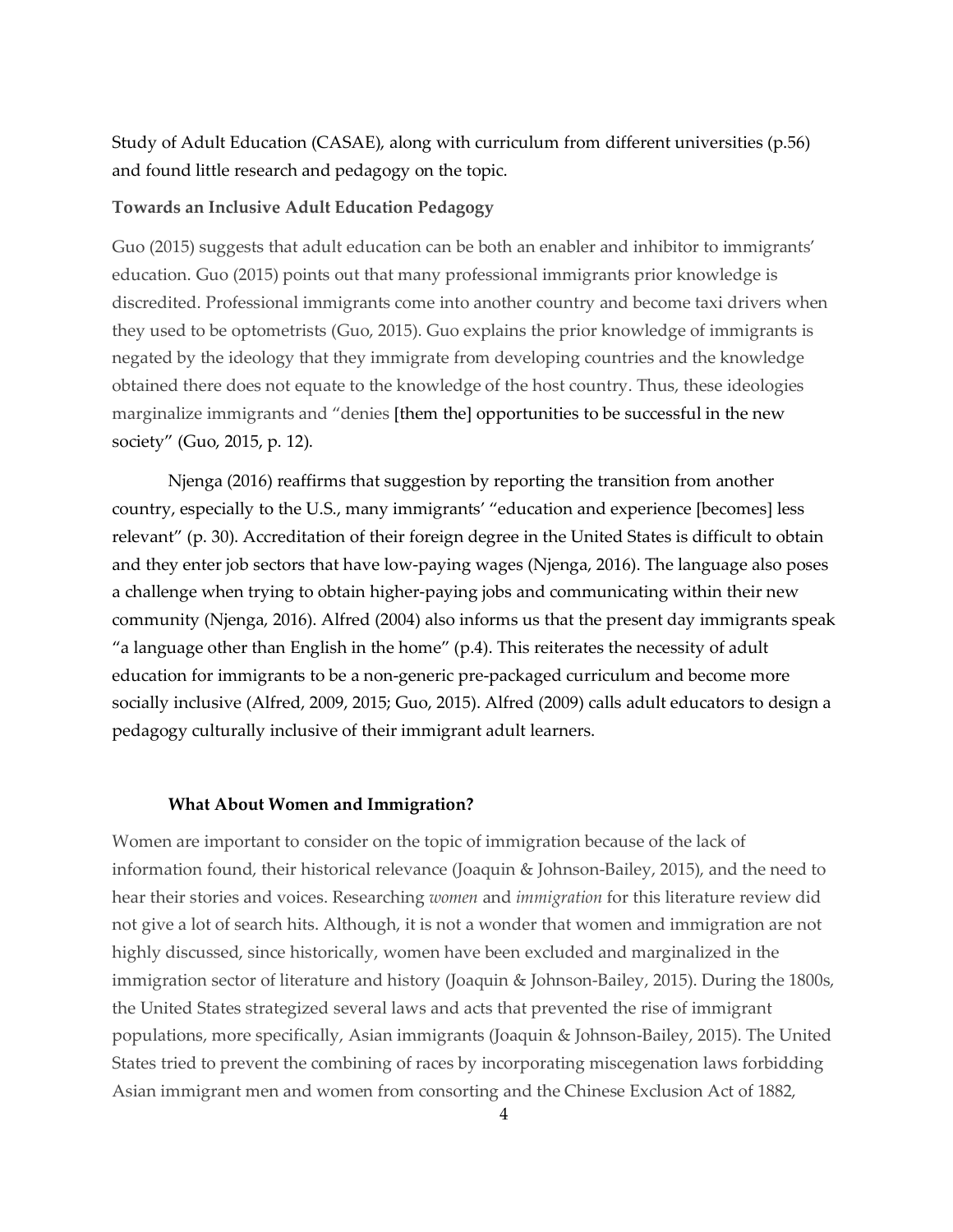strictly prohibited unmarried Asian women from immigrating (Joaquin & Johnson-Bailey, 2015). It is also important to discuss immigrant women did not and do not have the same challenges as men because traditionally they are socially deemed as the weaker sex and marginalized into these gender roles when immigrating (Guo, 2015; Joaquin & Johnson-Bailey, 2015).

## **Current Trends of Immigrant Women**

Joaquin & Johnson-Bailey (2015) reported the rise of discussion of women in immigration topics in context to adult education because they are now immigrating in equal rates to their male counterparts. They also identified two common themes when discussing immigrant women, their marginalization due to sexism and the acquirement and attainment of low-paying jobs in the traditional feminine labor sectors (Joaquin & Johnson-Bailey, 2015). Guo (2015) also explained when looking at these women's lives, they have worse barriers, are exploited in the labor market, and marginalized because of traditionally gendered ideologies (p. 12).

**Women take education into their own hands.** In a study conducted by Maitra & Shan (2007), women have two ways of learning in the labor market; conformative or transgressively. The women who learned to conform to their work environment did so by informal training among their co-workers so they could maintain their jobs. The other women learned transgressively by taking agency in their training and resisting the exploitive nature of their job environment.

Maitra & Shan's (2007) study utilized the theoretical framework of scholars such as Freire and hooks addressing this critical consciousness that empowers immigrant women in the labor market. Their framework aligned with Mezirow's transformative learning because the individual learner's process is the focus and not the "social or political interests of the learner" (p. 289). In a deeper analysis of immigration, this is a significant life altering event, also aligning with Mezirow's transformative learning approach (Merriam & Bierema, 2014). The transgressive learning done by the women in the study is "emancipatory" and individual learner focused (p. 293). Analyzing the study through the transformative learning lens gives rise to a critical consciousness in the individual learner (Maitra & Shan, 2007).

Studies like that of Maitra and Shan (2007) bring awareness to the need to be critical of the education of immigrants and be aware of the exploitive circumstances many face. Women specifically can be their own agents of change, and if adult educators take a critical stance to their curriculum and instruction, even more change can occur (Alfred, 2009, 2015; Guo, 2015; Ojo, 2009). Maitra and Shan (2007) also suggested that policy makers, educators in the employment sector, and employers should understand and utilize the prior knowledge women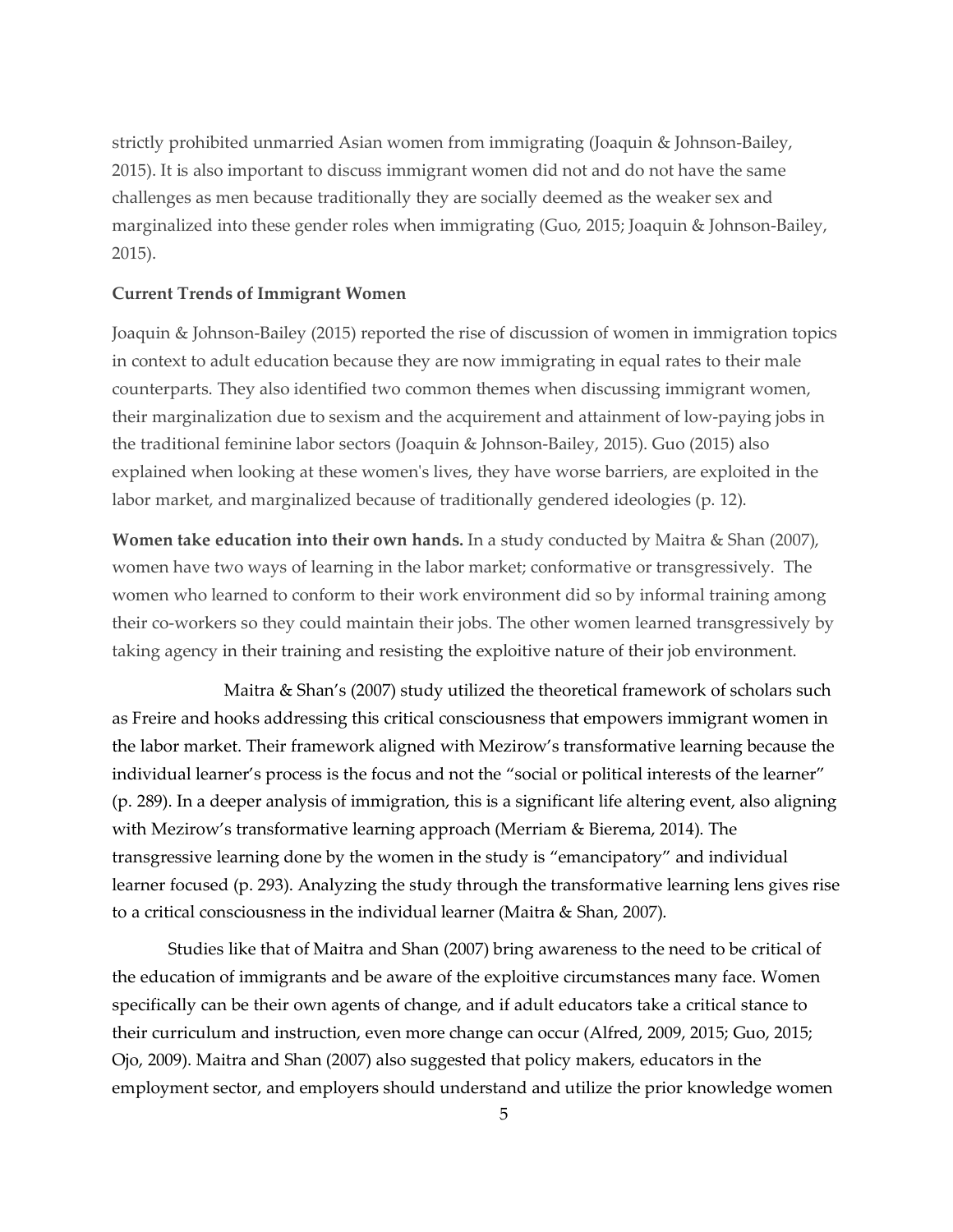have. In doing so, this will create better work equity which could potentially also create a better quality of life for immigrant women in their new communities (Maitra & Shan, 2007).

**Challenges for Women in Academia.** Immigrant women face many challenges outside of the workplace, too (Ojo, 2009). Ojo's literary analysis claims that African Diasporan women feel isolated and rejected when in U.S. higher education. Ojo also states that they feel alienated and made to feel invisible in academia by their fellow peers and at times by their professors. Thus, with this invisibility and isolation comes the challenge that prevents them from gaining opportunity to further their career or education (Ojo, 2009).

Alfred's (2004) own analysis on invisibility and marginalization in higher education reiterates Ojo's literary findings. Alfred (2004) discusses the social capital many African diasporan immigrant women have from their native country, but it is not similar to the social capital of the United States. With this difference comes "marginality, alienation, and isolation" because of the fall out of the normalcy of traditional learning in the U.S. (Alfred, 2004, p. 154). Alfred (2004) states many in academia renegotiate their identities, change their speech patterns to fit into the expected "academic culture," and become visible (p. 154). Hence, adult educators need to create more inclusive spaces for immigrants regardless of race, class, or gender to prevent this marginalization.

#### **Implications for Practice**

The implications for practice from much of the existing literature revealed efforts to raise awareness to break through the challenges immigrants face using a resiliency model. The literature also kept reiterating a lack of social and cultural capital when immigrants entered adult programs or higher education institutions. Women were also perceived as agents of change in their education and on-the-job training. Scant information was found on women immigrants and how they reimagine or reshape their educational journeys in another country. This would imply that more research is needed on the topic of immigration and, more specifically, women immigrants.

#### **Conclusion**

In conclusion, the literature on current immigration as it relates to adult education seems to be growing. Scholars are researching the history of immigration and stating the changing population of immigrants. The call for social inclusion of immigrants is on the rise and so is the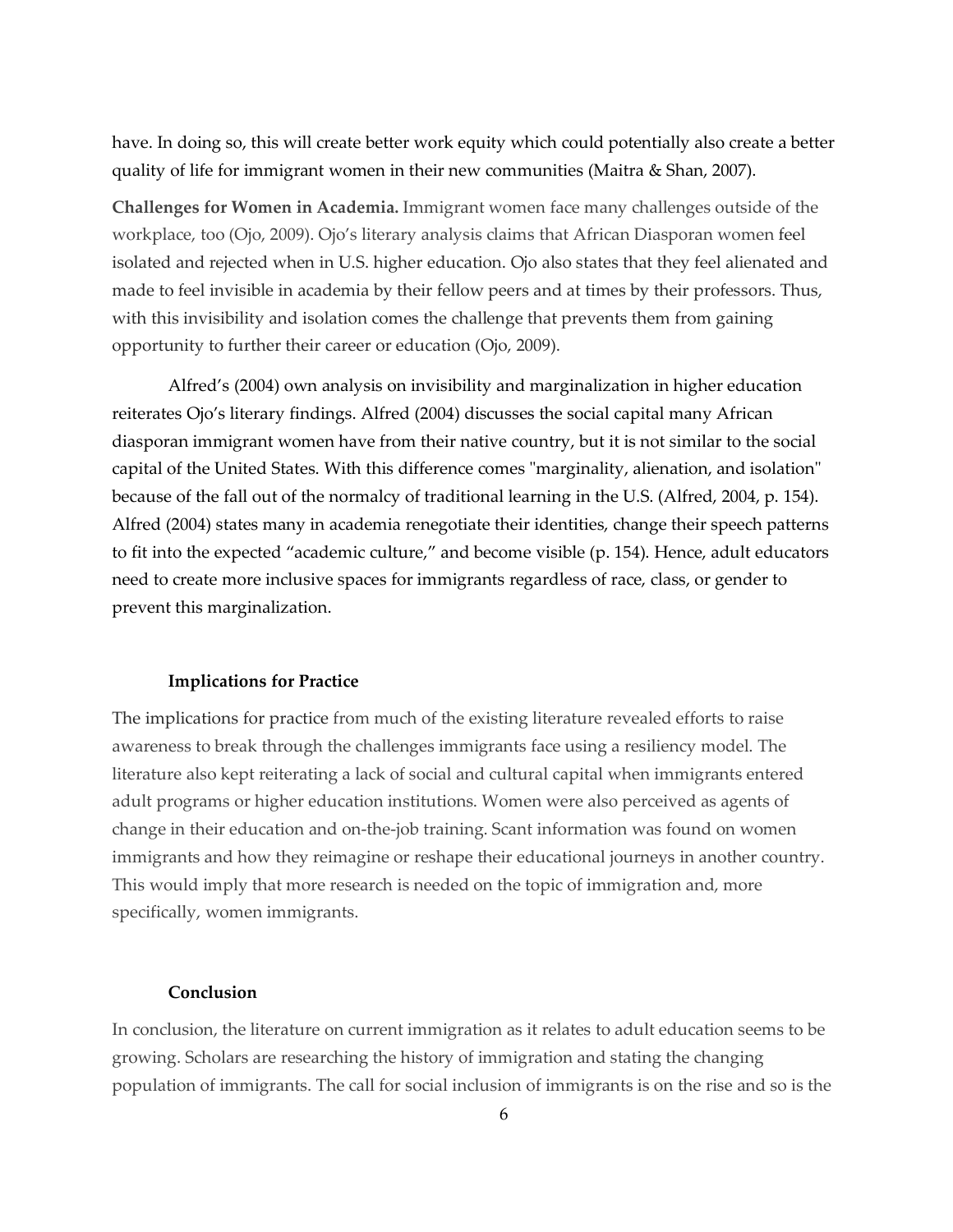need for better pedagogical tools in the adult learning and teaching field. We also found scant studies on immigrants' stories and voices, and the few discovered use mixed method approaches with a deficit model theoretical lens (Sulaiman-Hill & Thompson, 2013; Warfa et al., 2012). We also came to the conclusion that research done during this presidency would immensely help adult educators alleviate the fearful immigration sentiment currently expressed.

## **References**

- Alfred, M. V. (2001). Immigrants in America who are they, and why do they come? *Adult Learning, 12/13*(4/1), 2-5.
- Alfred, M. V. (2004). Coming to America: The politics of immigration and our realities as transnational migrants in the U.S. higher education. In M. V. Alfred, & R. Swaminathan (Eds.), *Immigrant Women of the Academy: Negotiating Boundaries, Crossing Borders in Higher Education* (pp. 1-20). Hauppauge, NY: Nova Science Publishers, Inc.
- Alfred, M. V. (2004). Making the invisible visible. In M. V. Alfred, & R. Swaminathan (Eds.), *Immigrant Women of the Academy: Negotiating Boundaries, Crossing Borders in Higher Education* (pp. 133-158). Hauppauge, NY: Nova Science Publishers, Inc.
- Alfred, M. V. (2009). Nonwestern immigrants in continuing higher education: A sociocultural approach to culturally responsive pedagogy. *The Journal of Continuing Higher Education, 57*(3), 137-148.
- Alfred, M. V. (2015). Diaspora, migration, and globalization: Expanding the discourse of adult education. *New Directions for Adult and Continuing Education, 2015(146),* 87-97.
- Alfred, M. V., & Guo, S. (2012). Toward global citizenship: Internationalization of adult education in Canada and the U.S. *The Canadian Journal for the Study of Adult Education, 24*(2), 51-70.
- Carlock Jr., R. H. (2016). La unión hace la fuerza: Community organizing in adult education for immigrants. *Harvard Educational Review, 86*(1), 98-122.
- Guo, S. (2015). The changing nature of adult education in the age of transnational migration: Toward a model of recognitive adult education. *New Directions for Adult and Continuing Education, 2015(146),* 7-17.
- Isserlis, J. (2008). Adults in programs for the "academically underprepared". *New Directions for Adult and Continuing Education, (120)*, 19-26.
- Joaquin, E., & Johnson-Bailey, J. (2015). Race and gender in immigration: A continuing saga with different encryptions. *New Directions for Adult and Continuing Education, 2015(146),*  75-85.